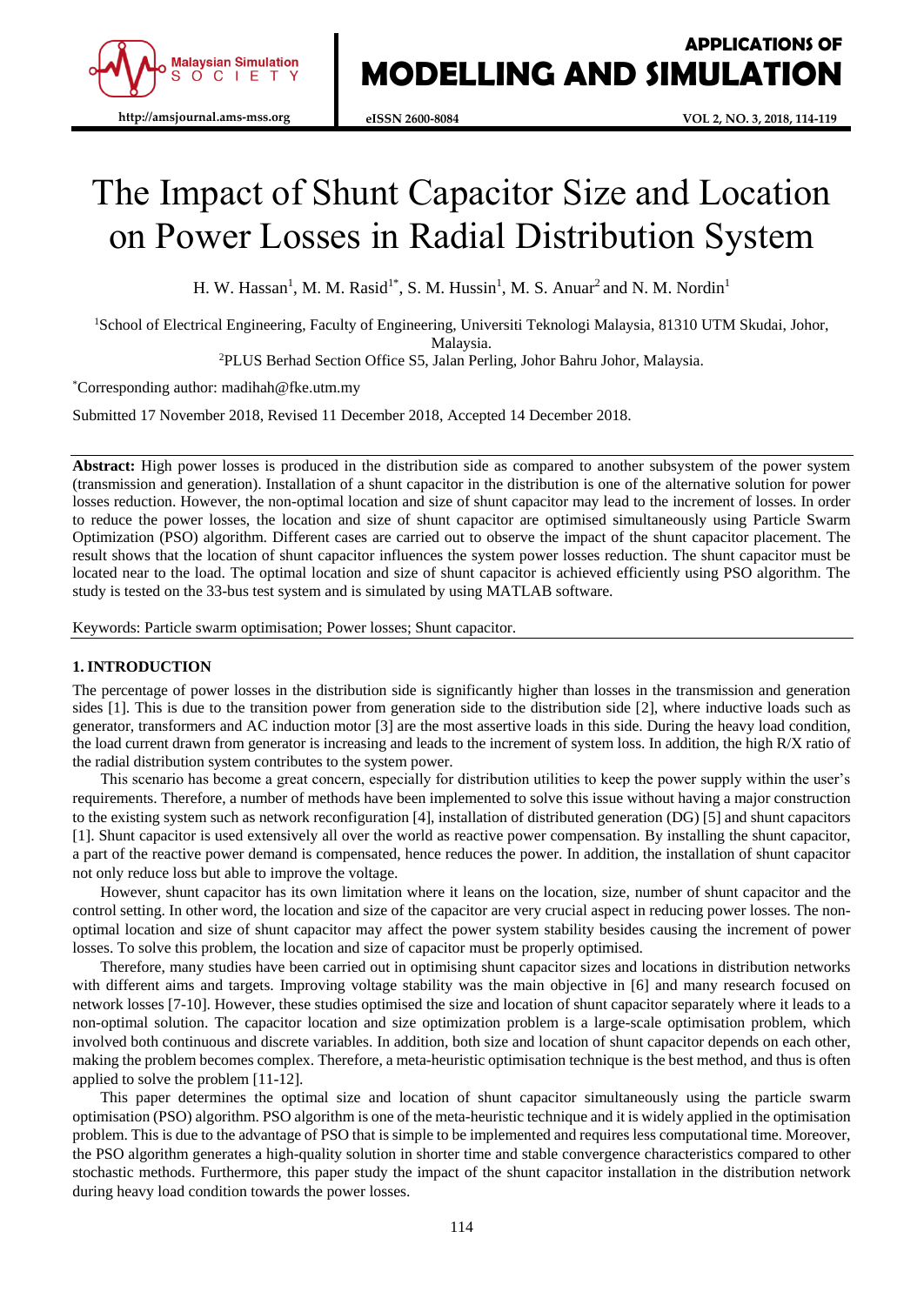## **2. PROBLEM FORMULATION**

The shunt capacitor is formulated as a nonlinear expression with two variables that represent the shunt capacitor's location and size. In order to have an appropriate size of the capacitor, the selection of the values is based on available size in the market [12] which are 300 kVAr, 600 kVAr, 900 kVAr, 1200 kVAr, and 1500 kVAr. The main objective of this project is to reduce the power losses in the radial distribution system by optimising the shunt capacitor location and size while satisfying all the constraints. The system is assumed in balanced condition and the linear loads are invariant with time. The objective function is formulated as in Equation (1).

$$
\min f\left(x_1, x_2\right) = \sum_{i=1}^{n} P_{realloss,i} \tag{1}
$$

where  $x_1$  is the location of shunt capacitor in the system,  $x_2$  is the size of shunt capacitor, *n* is the total number of lines and  $P_{realloss,i}$  is the active power loss at each line *i*.

$$
P = I^2 R \tag{2}
$$

where P is a real power (kW), I is a current, (A) and R is a resistance ( $\Omega$ ).

The installation of a shunt capacitor compensates the lagging reactive power that usually is consumed in the distribution side. Compensation of load lagging reactive power reduces the current drawn from the supply, hence reduces the power losses. Losses account for approximately one-third of one percent of the reactive power rating [8]. There are two types of constraints considered, which are operational and capacitor constraints.

#### **2.1 Operational Constraints**

The voltage each bus,  $V_i$  must be within the permissible limits.

$$
V_i^{min} \le V_i \le V_i^{max} \tag{3}
$$

#### **2.2 Capacitor Constraints**

The number of capacitors,  $N_c$  must be less than or equal to the maximum number of possible locations,  $N_c^{max}$  as:

$$
N_c \le N_c^{max} \tag{4}
$$

The leading reactive power injection must be within feasible minimum and maximum limits.

$$
Q_{Cj}^{min} \le Q_{c,j} \le Q_{Cj}^{max} \tag{5}
$$

where  $Q_{cj}$  is the reactive power injection at location *j*. The total leading reactive power injection,  $Q_c^{total}$  must be less than or equal to the total load reactive power,  $Q_L^{total}$  as:

$$
Q_C^{total} \leq Q_L^{total} \tag{6}
$$

## **3. PARTICLE SWARM OPTIMIZATION (PSO) ALGORITHM**

PSO is one of the popular meta-heuristic methods that is applied to solve different types of optimisation problems. The PSO algorithm is based on the movement of the organism such as a schooling of fish and a flocking bird [13]. The birds or fish move to the food in certain speed or position. The particle will fly over to the search space with adjusted velocities [14]. Their motion will rely on their own best experience, and the best experience from other friends in the group. The new velocity,  $v_j^{k+1}$  and the new position,  $x_j^{k+1}$  are attained using Equations (7) and (8), respectively.

$$
v_j^{k+1} = \omega * v_j^k + c_1 rand_1(p_{bestj}^k - x_j^k) + c_2 rand_2(g_{bestj}^k - x_j^k)
$$
\n(7)

$$
x_j^{k+1} = x_j^k + v_j^{k+1}
$$
 (8)

where  $v_j^k$  is the velocity of particle *j* in iteration k,  $x_j^k$  is the position of particle *j* in iteration k, rand<sub>1</sub> and rand<sub>2</sub> are the random numbers between 0 and 1.  $p_{bestj}^k$  is the best value of the fitness function that has been achieved by particle j before iteration k. While  $g_{bestj}^k$  is the best value of the fitness function that has been achieved so far in the entire group of particles. Constraints  $c_1$  and  $c_2$  are the accelerations constants.

The PSO algorithm involves the generation of random particles to achieve the best fitness value by emphasising their position and velocity as their solutions approach. The fitness function aimed to obtain the latest and better solutions to replace unsatisfied solutions in the group of particles. The flow chart for the PSO technique is shown in Figure 1.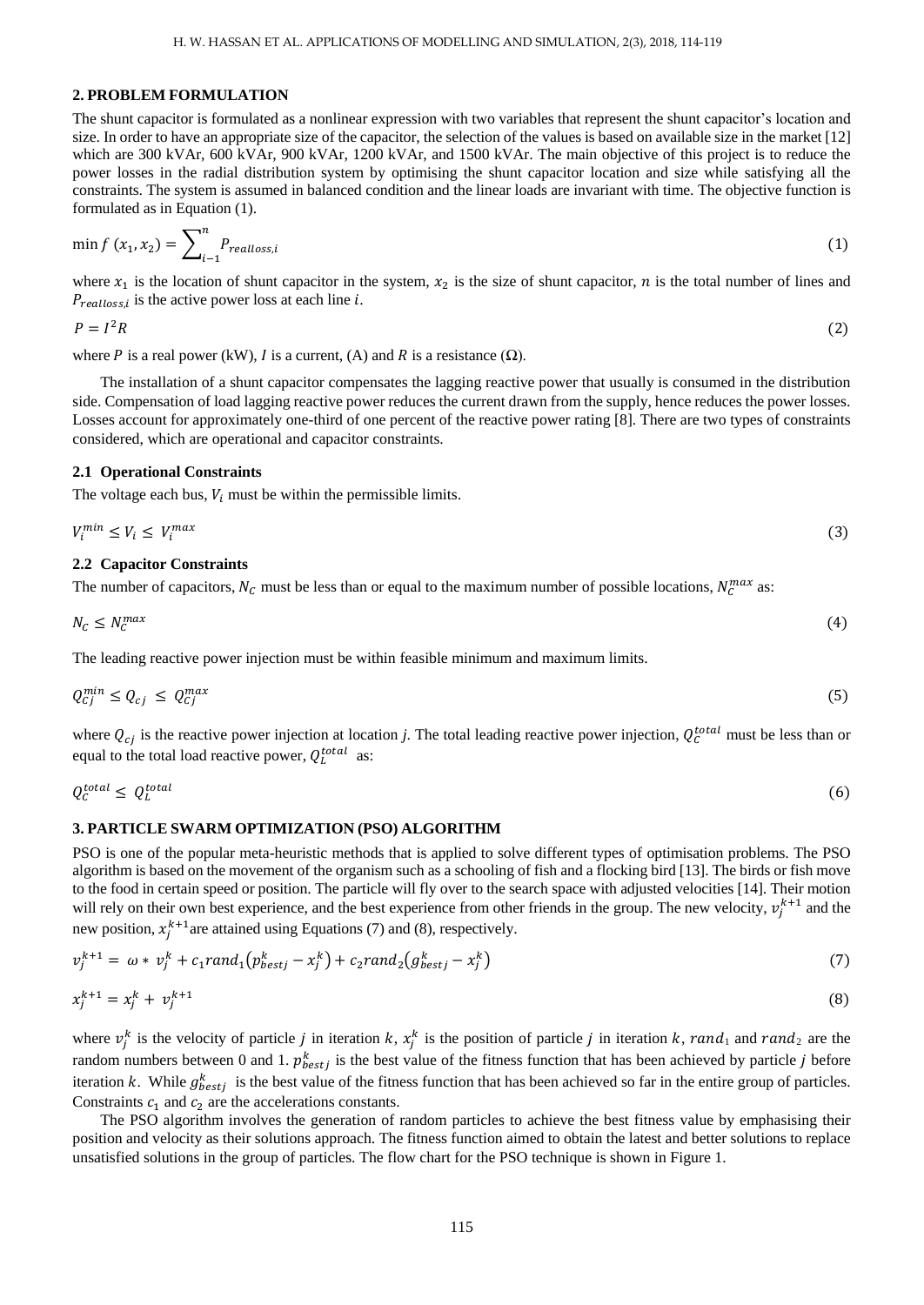#### H. W. HASSAN ET AL. APPLICATIONS OF MODELLING AND SIMULATION, 2(3), 2018, 114-119



Figure 1. Flowchart of PSO

The optimisation process of PSO algorithm that is applied to determine the optimal size and location of shunt capacitor in radial distribution system is as follows:

- 1. Read the system input data, which are bus and line data of the test system.
- 2. Initialise the PSO parameters such as N size of particles population,  $\omega$  by using Equation (9),  $c_1$  and  $c_2$ , and maximum iteration.

$$
\omega = \omega_{max} - \frac{\omega_{max} - \omega_{min}}{k_{max}}(k)
$$
\n(9)

where  $k_{max}$  is the maximum number of iteration and k is the present iteration number,  $\omega_{max}$  and  $\omega_{min}$  are maximum and minimum of the inertia weights, respectively.

- 3. Generate initial particles,  $x^1$  and  $x^2$  randomly that consist of the location and size of shunt capacitor with the size of N number of particles population.
- 4. Compute fitness value based on the initial particles.
- 5. Determine the best fitness value,  $g_{best}$  and the best particle,  $p_{best}$  based on the  $g_{best}$ .<br>6. Generate the new particles after calculating the new velocity and new position is
- 6. Generate the new particles after calculating the new velocity and new position using Equations (7) and (8), respectively.
- 7. Calculate the new fitness value based on the new particles.
- 8. Compare the new and old fitness value to identify the  $g_{best}$  and update the  $p_{best}$  based on current  $g_{best}$ .
- 9. Keep the best results.
- 10. Repeat the procedure from step 6 to step 9 until the maximum iteration is reached.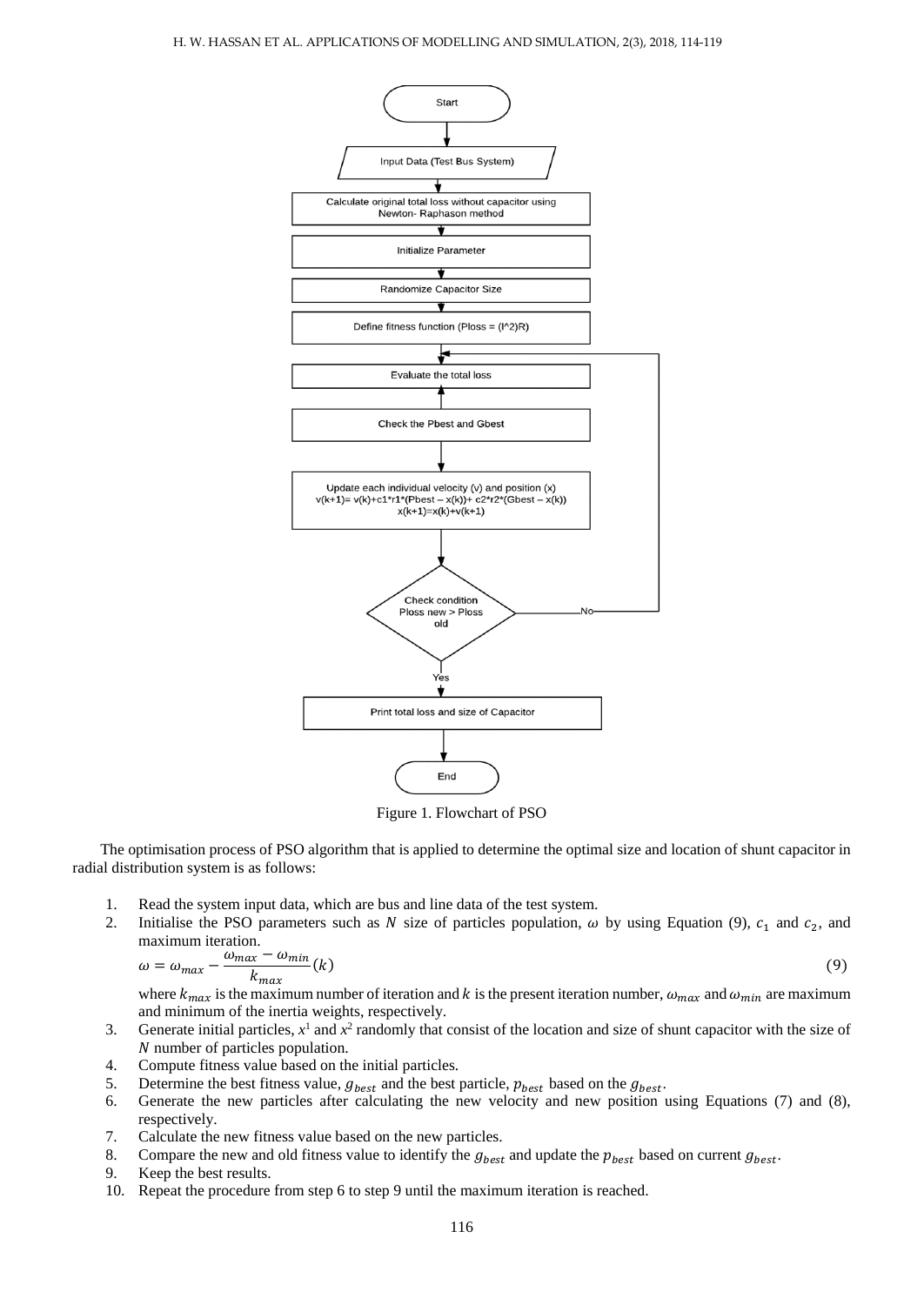#### **4. RESULT AND DISCUSSION**

The 33 bus test system is tested in this paper as shown in Figure 2. The system consists of 33 buses and 32 lines with the total load of 3.715 MW and 2.3 MVAr [15]. Both systems are connected to the main substation of 132/13.8 kV. These two test systems are rated at 100 MVA as base power with the secondary side as base voltage at 13.8kV. The parameters used in PSO are number of particles population, N is 20, initial weight,  $\omega$  where  $\omega_{max}$  and  $\omega_{min}$  are equal to 0.9 and 0.4 respectively, coefficient of acceleration,  $c_1$  and  $c_2$ , both are equal to 2 [10,16] and maximum iteration is 100.

The location and the size of shunt capacitor are optimised simultaneously using PSO. Three cases are carried out in order to analyse the effect of allocation and sizing of shunt capacitor in reducing the power loss. In addition, the effect of non-optimal location and size of the capacitor in the radial distribution network is also analysed. The first case study is about analysing the power loss in the system during normal load and during heavy load. Second case study is carried out to determine the optimal location and size of single shunt capacitor with optimisation process. The third case study is to analyse the effect of nonoptimal placement of shunt capacitor in distribution network.

#### **4.1 Location and Size of Capacitor during Normal Load and Heavy Load Conditions**

The total power losses in normal load and heavy load are shown in Table 1. The result shows that during normal load the total power losses is 281.5877 kW. Then, after the load is increased, the power losses increased to 996.9835 kW. The difference in power losses between normal load and heavy load is 254.06%. The location and size of capacitor are then optimised to reduce the power losses.

| Normal Load | <b>Heavy Load</b> | Percentage Losses |
|-------------|-------------------|-------------------|
| 'KW         | (KW)              | $\%$              |
| 281.5877    | 996.9835          | 254.06            |

Table 1. Power losses at system during normal load and heavy load

#### **4.2 Effects of Shunt Capacitor Placement on Distribution System**

In order to analyse the effect of shunt capacitor placement, the single capacitor size is fixed to 900 kVAR and is located at buses 2, 3, 4, 16, 17 and 18 in separated optimisation for the heavy load condition. The total power losses in this condition is 996.9835 kW. Generally, the power losses are reduced when the shunt capacitor is located in the system as shown in Table 2. The power loss is reduced to 744.0622 kW when the shunt capacitor is located at bus 16 which is lower compared to the shunt capacitor placement at buses 16 and 18. This is because bus 16 is nearer to bus 33, which has high load. Therefore, when the shunt capacitor is located at bus 16, the shunt capacitor compensates the lagging reactive power, hence reduces current flowing from the generation side. The allocation of capacitor at bus 16 caused 26% of losses reduction. The power losses of 983.6763 kW is obtained when the shunt capacitor is located at bus 2, which is almost equal to the losses without shunt capacitor. This is due to bus 2 is nearest to the generation side. This result shows that the capacitor location has effects on the power loss value and shunt capacitor is not suitable to be placed near to the generation side.



Figure 2. Schematic diagram of IEEE 33-bus system

|  |  |  |  |  |  |  |  | Table 2. Effect of shunt capacitor placement in distribution system |  |
|--|--|--|--|--|--|--|--|---------------------------------------------------------------------|--|
|--|--|--|--|--|--|--|--|---------------------------------------------------------------------|--|

| Capacitor location | Size of Capacitor | Power Losses               | Percentage    |
|--------------------|-------------------|----------------------------|---------------|
| (bus number)       | (kVAr)            | (With Shunt Capacitor), kW | Reduction (%) |
|                    | 900               | 983.6763                   | 1.33          |
|                    | 900               | 916.5923                   | 8.06          |
|                    | 900               | 875.2943                   | 12.21         |
| 16                 | 900               | 744.0622                   | 25.37         |
|                    | 900               | 758.8871                   | 23.88         |
| 18                 | 900               | 767.6680                   | 23.00         |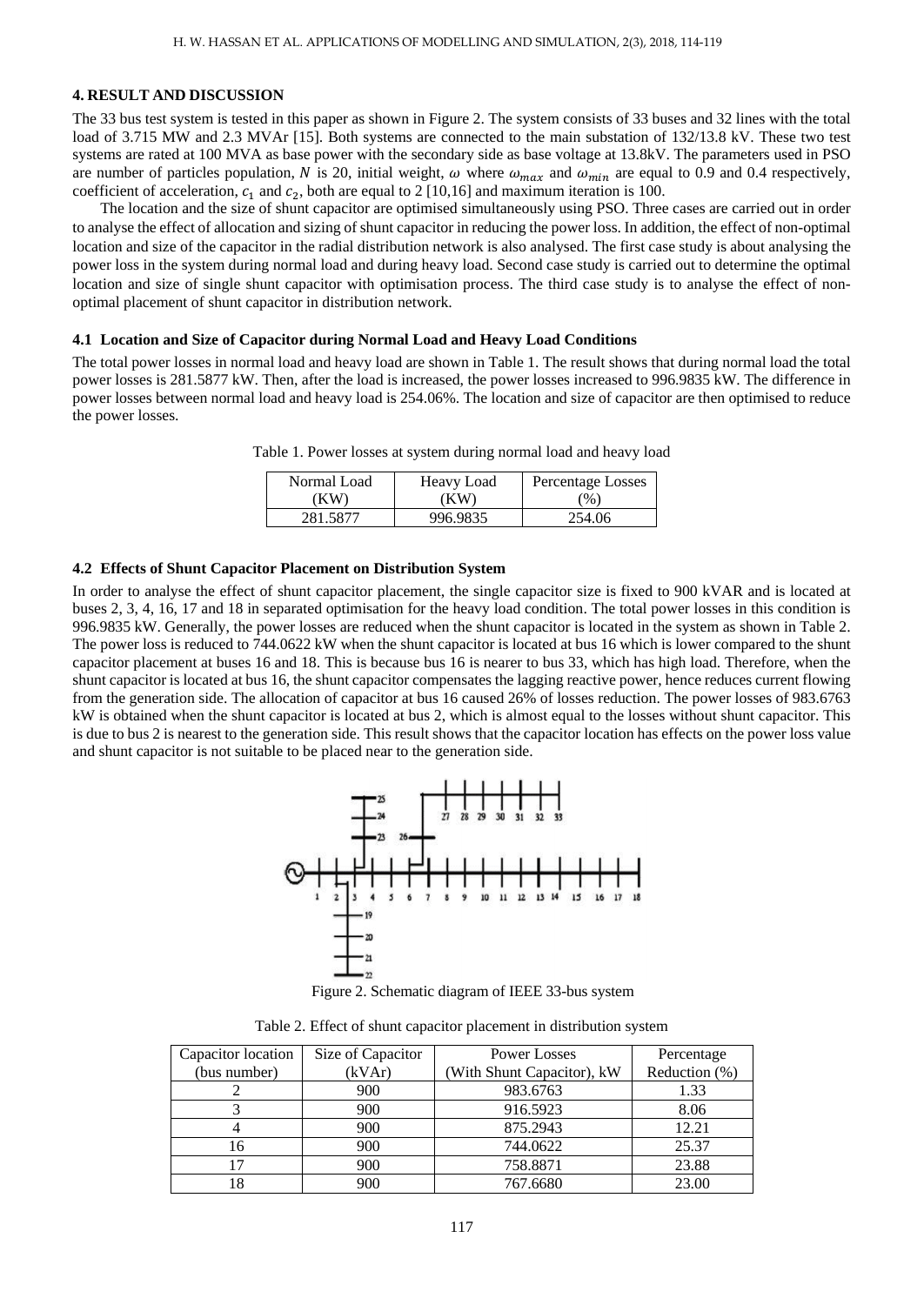## **4.3 Optimisation of Location and Size of Shunt Capacitor using PSO Algorithm**

In order to analyse the impact of shunt capacitor on power losses, the number of shunt capacitor is fixed to a single unit. Table 3 shows the result of the optimisation. The result shows that the power loss is reduced to 466.2388 kW (53.24% reduction) when 865 kVAr size of shunt capacitor is located at bus 31. This result indicates that the placement of shunt capacitor able to reduce the power losses.

The location and size of shunt capacitor are optimised using PSO. Since PSO is randomised based optimisation technique, the shunt capacitor location and size are optimised for 70 trials. Figure 7 shows the convergence graph for reaching the optimal value. The minimum fitness value which is power losses is reached at iteration 2. The result indicates that PSO able to provide fast convergence towards optimal solution. Hence, PSO is capable of yielding optimal result very quickly.

Table 3. Result of shunt capacitor placement and sizing with optimization (PSO)

| Location | Size of Capacitor | Power Losses               | Percentage    |  |
|----------|-------------------|----------------------------|---------------|--|
|          | (kVar)            | (With Shunt Capacitor), kW | Reduction (%) |  |
|          | 865               | 466.2388                   | 53.24         |  |



Figure 7. Convergence characteristic

## **5. CONCLUSION**

The leading reactive power compensation by shunt capacitor causes the decreasing of current flow to the load. Hence, the power losses are reduced. However, the location of shunt capacitor plays an important role in order to ensure the minimum power losses can be produced. From the analysis, the best shunt capacitor placement is near to the highest load. In order to obtain minimum power losses, the shunt capacitor size and location are optimised using PSO algorithm. PSO algorithm is capable of providing optimal result very quickly, where it provides fast convergence towards optimal solution.

# **REFERENCES**

- [1] N. Sethi, *Optimal capacitor placement in radial distribution system using genetic algorithm*, Master Thesis, Electrical & Instrumentation Engineering Department, Thapar University, 2009.
- [2] E. F. Fuchs and M. A. S. Masoum, *Power Quality in Power Systems and Electrical Machines.* New York: Academic/Elsevier, 2008.
- [3] A. R. Jordehi and J. Jasni, Parameter selection in particle swarm optimisation: A survey, *Journal of Experimental & Theoretical Artificial Intelligence*, 25(4), 527–542, 2013.
- [4] J. J. Jamian and N. M. Zaid, Optimal distribution network configuration with the interconnected photovoltaic system, *IEEE PES Asia-Pacific Power and Energy Engineering Conference*, Hong Kong, China, 2014, pp. 1–5.
- [5] S. Elsaiah, M. Benidris and J. Mitra, Analytical approach for placement and sizing of distributed generation on distribution systems, *IET Generation, Transmission & Distribution*, 8(6), 1039–1049, 2014.
- [6] A. A. A. El-Ela, A.-M. Kinawy, M. T. Mouwafi and R. A. El-Sehiemy, Optimal sitting and sizing of capacitors for voltage enhancement of distribution systems, *50th International Universities Power Engineering Conference*, Stoke on Trent, UK, 2015, pp. 1–6.
- [7] S. P. Singh and A. R. Rao, Optimal allocation of capacitors in distribution systems using particle swarm optimization, *International Journal of Electrical Power & Energy Systems*, 43(1), 1267–1275, 2012.
- [8] A. K. Sarma and K. M. Rafi, Optimal selection of capacitors for radial distribution systems using plant growth simulation algorithm, *International Journal of Advanced Science and Technology*, 30, 43–54, 2011.
- [9] M. A. S. Masoum, M. Ladjevardi, A. Jafarian and E. F. Fuchs, Optimal placement, replacement, and sizing of capacitor banks in distorted distribution networks by genetic algorithms, *IEEE Transactions on Power Delivery*, 19(4), 1794–1801, 2004.